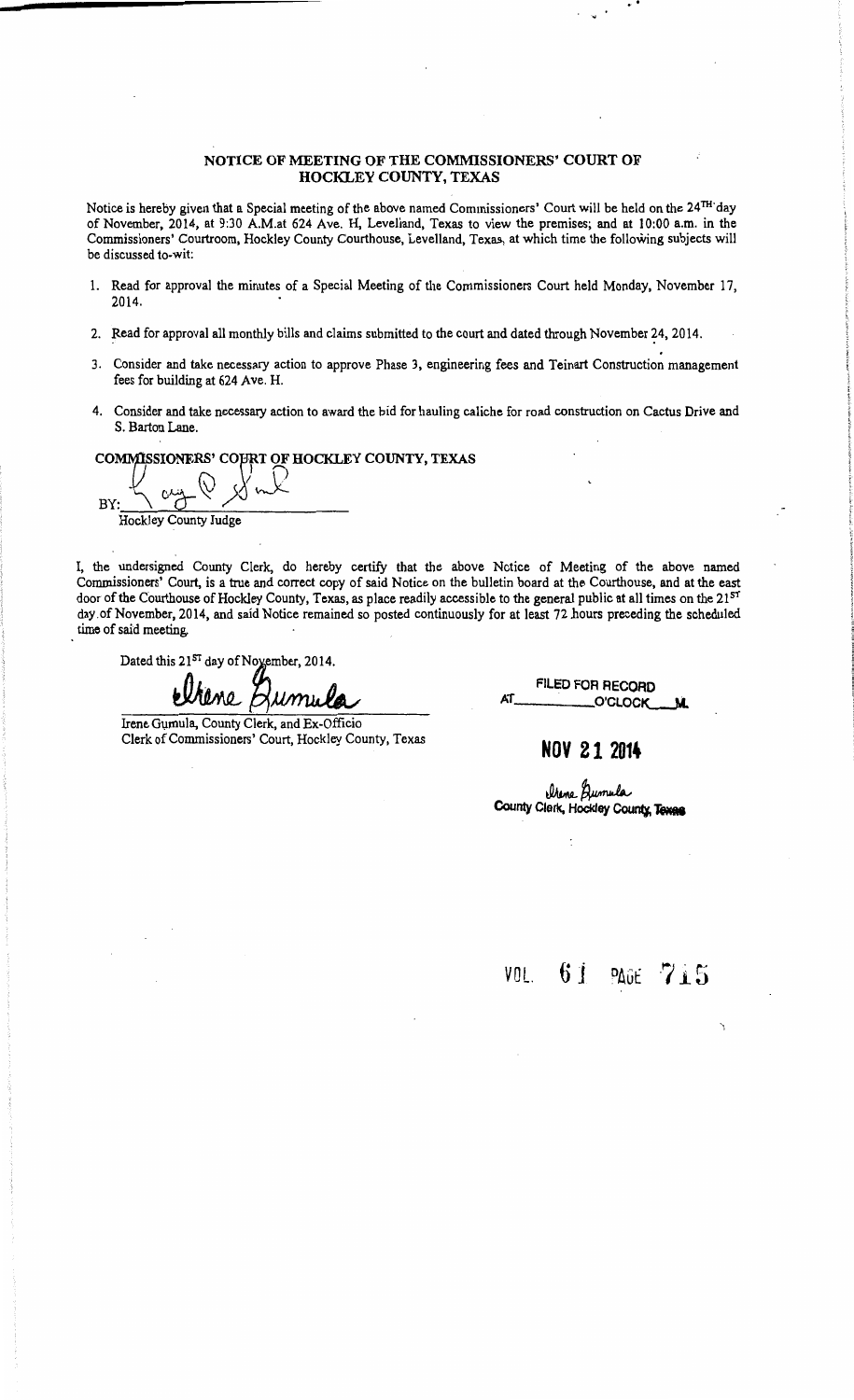There being no further business to come before the Court, the Judge declared

Court adjourned, subject to call.

..

 $\ddot{\phantom{0}}$ 

The foregoing Minutes of a Commissioners' Court meeting held on the  $1/th$ day of  $\bigwedge$   $\bigwedge$   $\bigwedge$   $\bigwedge$   $\bigwedge$   $\bigwedge$   $\bigwedge$   $\bigwedge$   $\bigwedge$   $\bigwedge$   $\bigwedge$   $\bigwedge$   $\bigwedge$   $\bigwedge$   $\bigwedge$   $\bigwedge$   $\bigwedge$   $\bigwedge$   $\bigwedge$   $\bigwedge$   $\bigwedge$   $\bigwedge$   $\bigwedge$   $\bigwedge$   $\bigwedge$   $\bigwedge$   $\bigwedge$   $\bigwedge$   $\bigwedge$   $\bigwedge$   $\bigw$ 

h

Commissioner, Precinct No. 1

Щu Commissioner, Precinct No. 2

mett

Commissioner, Precinct No. 3

Precinct No. 4 Commissioner.

County Judge

IRENE GUMULA, County Clerk, and Ex-Officio Clerk of Commissioners' Court **Hockley County, Texas**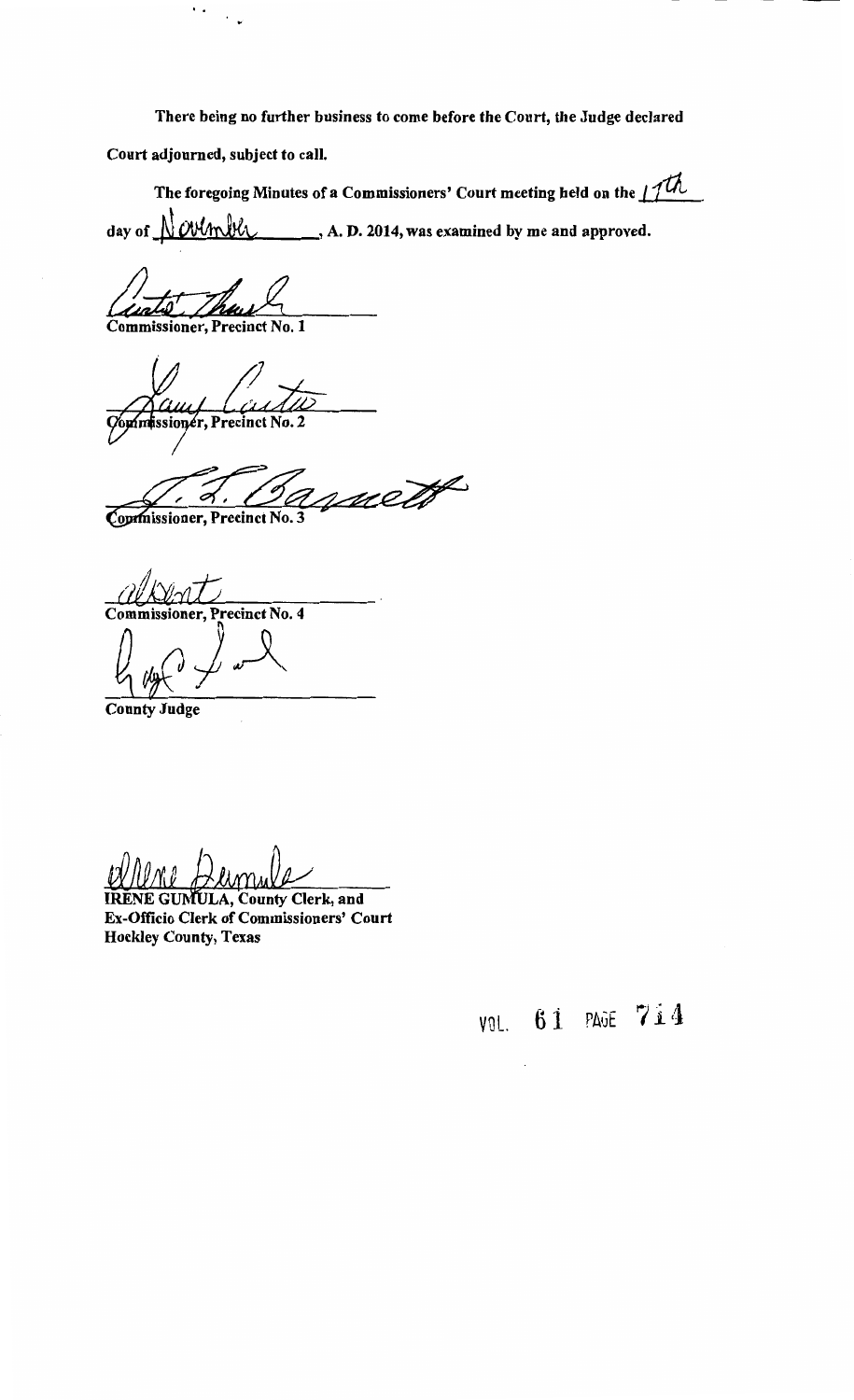#### THE STATE OF TEXAS COUNTY OF HOCKLEY

ŕ

### IN THE COMMISSIONER'S COURT OF HOCKLEY COUNTY, TEXAS

#### SPECIAL MEETING NOVEMBER 24, 2014

Be it remembered that on this the 24<sup>th</sup> day of November A.D. 2014, there came on to be held a Special meeting of the Commissioners' Court, and the Court having convened in Special session at the usual meeting place thereof at the Courthouse in Levelland, Texas, with the following members present to-wit:

| <b>Larry Sprowls</b>                                            | <b>County Judge</b>                |
|-----------------------------------------------------------------|------------------------------------|
| <b>Curtis D. Thrash</b>                                         | <b>Commissioner Precinct No. 1</b> |
| <b>Larry Carter</b>                                             | <b>Commissioner Precinct No. 2</b> |
| J. L. "Whitey" Barnett                                          | <b>Commissioner Precinct No. 3</b> |
| Thomas R "Tommy" Clevenger (ABSENT) Commissioner Precinct No. 4 |                                    |

Irene Gumula, County Clerk, and Ex-Officio Clerk of Commissioners' Court when the following proceedings were had, to-wit:

Judge Larry Sprowls called Commissioners' Court to order at 9:30 A. M. to view the premises at 624 Ave. H, Levelland, Texas. Commissioners' Court convened back at the courthouse.

Motion by Commissioner Barnett, seconded by Commissioner Carter , 3 Votes Yes, 0 Votes No, that the Minutes of a Special meeting of the Commissioners' Court, held on the 17th day of November, A.D. 2014, be approved and stand as read.

Motion by Commissioner Carter, seconded by Commissioner Thrash, 3 Votes Yes, 0 Votes No, that all monthly claims and bills, submitted to the Court, and dated through November  $24<sup>th</sup>$ , A. D. 2014, be approved and stand as read.

Motion by Commissioner Thrash, seconded by Commissioner Carter, 3 Votes Yes, 0 Votes No, that Commissioners' Court approve the Phase 2, engineering fees and Teinart Construction management fees for building at 624 Ave. H, as per Schematic Budget Estimate recorded below.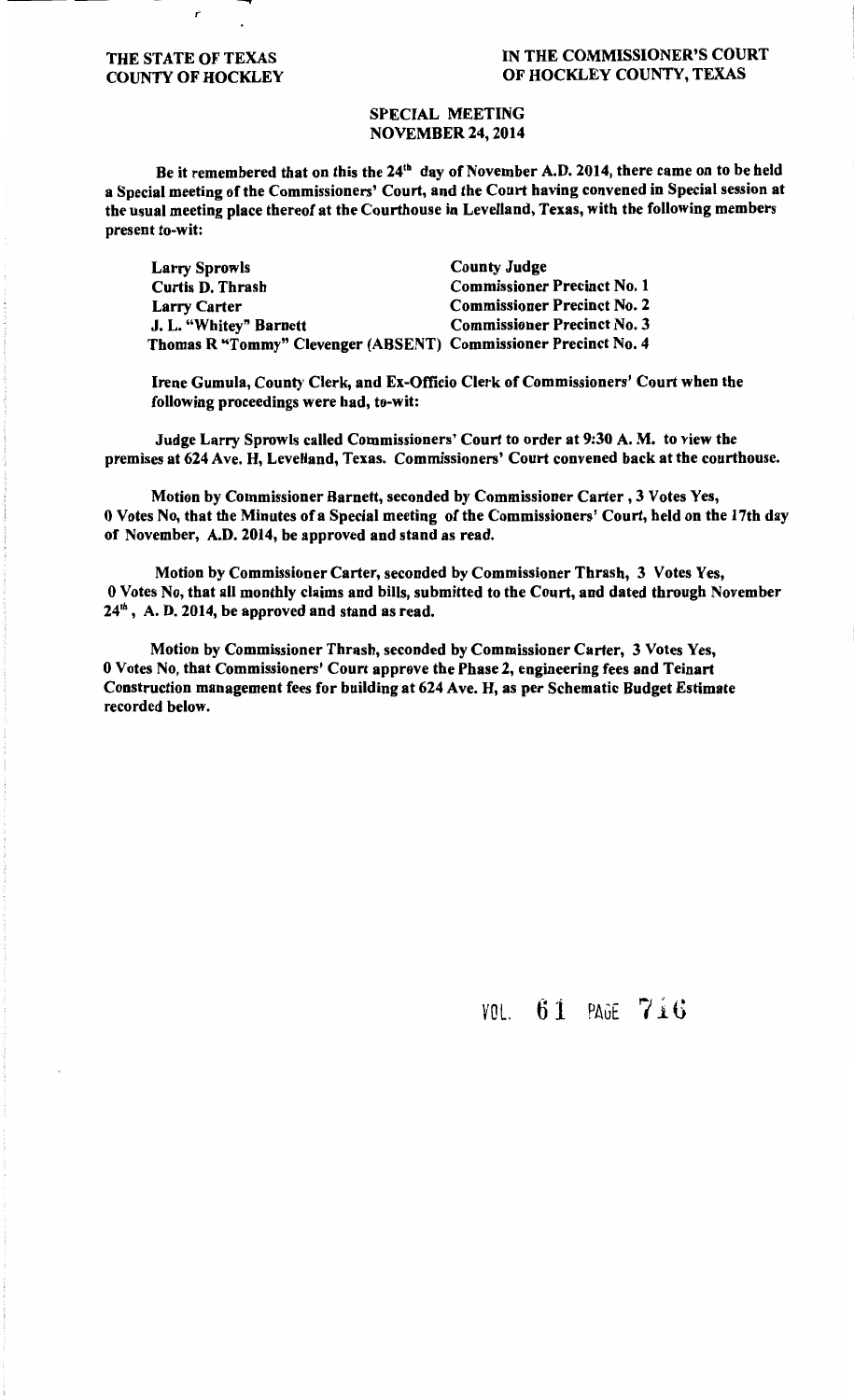

 $\ddot{\phantom{0}}$ 

 $\cdot$ 

 $\ddot{\phantom{0}}$ 

## Hockley County<br>Levelland, Tx Ave. H Building Finish Out

11/14/2014

 $\overline{\phantom{a}}$ 

 $\overline{\phantom{a}}$ 

 $\ddot{\phantom{0}}$ 

| <b>Schematic Budget Estimate</b>                                |            |          |                  |                | Bidg Area (sf): 9,300<br>Schedule (mo.): 8.0 |                          |                          |
|-----------------------------------------------------------------|------------|----------|------------------|----------------|----------------------------------------------|--------------------------|--------------------------|
| Phase Description                                               |            |          |                  |                | Item                                         | Phase                    |                          |
|                                                                 | QTY        | Unit     | $5/$ Unit        | SUBTOTAL       | Total                                        | Total                    | 5/5f                     |
| 01000 General Requirements<br><b>General Conditions</b>         | 1          | ls       |                  | 167,849        | 167,849                                      | 172,674                  | 18.57<br>18.05           |
| <b>Building Permit</b>                                          | 9,300      | sf       | 0.25             | 2,325          | 2,325                                        |                          | 0.25                     |
| Temporary Partitions & Weather Protection                       | 1          | İs       | 2,500.00         | 2,500          | 2,500                                        |                          | 1.00                     |
|                                                                 |            |          |                  | 0              | 0                                            |                          | $\overline{\phantom{a}}$ |
| 02080 DEMOLITION                                                |            |          |                  |                |                                              | 12,750                   | 1.37                     |
| <b>Selective Exterior Demolition</b>                            | 1,700      | sf       | 7.50             | 12,750         | 12,750                                       |                          | 1.37                     |
|                                                                 |            |          |                  | 0              | 0                                            |                          |                          |
| 02200 SITEWORK                                                  |            |          |                  |                |                                              | 20,418                   | 2.20                     |
| Demo Existing Asphalt, Sidewalks, Curb                          | 1,989      | sf       | 2.50             | 4,973          | 4,973                                        |                          | 0.53                     |
| <b>New Sidewalks</b>                                            | 1,989      | sf<br>sf | 4.80<br>0.20     | 9,547<br>398   | 9,547<br>398                                 |                          | 1.03<br>0.04             |
| <b>Concrete Joint Sealants</b><br><b>New Handicap Handrails</b> | 1,989<br>1 | İs       | 5,500.00         | 5,500          | 5,500                                        |                          | 0.59                     |
|                                                                 |            |          |                  | 0              | 0                                            |                          | $\tilde{\phantom{a}}$    |
| 02750 MISC. SITE                                                |            |          |                  |                |                                              | 450                      | 0.05                     |
| <b>Handicap Signage</b>                                         | 3          | ea       | 150.00           | 450            | 450                                          |                          | 0.05                     |
|                                                                 |            |          |                  | 0              | O                                            |                          |                          |
| 03300 BUILDING CONCRETE                                         |            |          |                  |                |                                              | 17,498                   | 1.88                     |
| Sawcut & Remove Concrete for Plumbing                           | 150        | sf       | 5.00             | 750            | 750                                          |                          | 0.08                     |
| <b>Concrete Patch for Plumbing</b>                              | 150        | sf       | 6.00             | 900            | 900                                          |                          | 0.10                     |
| Miscellaneous Floor Repair & Topping Slab (2")                  | 5,939      | sf       | 2.50             | 14,848         | 14,848                                       |                          | 1.60                     |
| <b>MEP Housekeeping Pads</b>                                    | 1          | ١s       | 1,000.00         | 1,000          | 1,000                                        |                          | 0.11                     |
|                                                                 |            |          |                  |                |                                              |                          |                          |
| 04200 MASONRY                                                   |            |          |                  |                |                                              | 7,500                    | 0.81                     |
| Masonry Cleaning and Repair                                     | 1          | ١s       | 7,500.00         | 7,500          | 7,500                                        |                          | 0.81                     |
|                                                                 |            |          |                  | O              | 0                                            |                          | 4.16                     |
| 05000 STEEL & METALS                                            | 9,300      | sf       | 1.10             | 10,230         | 10,230                                       | 38,652                   | 1.10                     |
| Misc. Metals Fabrication & Erection<br><b>Entry Canopy</b>      | 391        | sf       | 42.00            | 16,422         | 16,422                                       |                          | 1.77                     |
| <b>Small Canopies</b>                                           | 4          | ea.      | 3,000.00         | 12,000         | 12,000                                       |                          | 1.29                     |
|                                                                 |            |          |                  | 0              | ٥                                            |                          | $\blacksquare$           |
| 06100 ROUGH CARPENTRY & FRAMING                                 |            |          |                  |                |                                              | 25,575                   | 2.75                     |
| Rough & Misc. Carpentry                                         | 9,300      | sf       | 2.75             | 25,575         | 25,575                                       |                          | 2.75                     |
|                                                                 |            |          |                  | 0              | 0                                            |                          | $\blacksquare$           |
| 06200 FINISH CARPENTRY                                          |            |          |                  |                |                                              | 13,020                   | 1.40                     |
| Misc. Trim & Finish Carpentry                                   | 9,300      | sf       | 1.40             | 13,020         | 13,020                                       |                          | 1.40                     |
|                                                                 |            |          |                  | 0              | 0                                            |                          | $\ddot{\phantom{0}}$     |
| 06400 ARCHITECTURAL WOODWORK                                    |            |          |                  |                |                                              | 44,690                   | 4.81                     |
| Millwork @ Front                                                | 82         | lf       | 545.00           | 44,690         | 44,690                                       |                          | 4.81                     |
|                                                                 |            |          |                  | ٥              | 0                                            |                          | 0.39                     |
| 07500 ROOFING<br>Standing Seam Metal Roof at Entry Canopy       | 4          |          | 915.00           | 3,660          | 3,660                                        | 3,660                    | 0.39                     |
|                                                                 |            | sq       |                  | 0              | 0                                            |                          | $\overline{\phantom{a}}$ |
| 07900 SEALANTS                                                  |            |          |                  |                |                                              | 1,200                    | 0.13                     |
| Joint Sealants                                                  | 1          | ١s       | 1200.00          | 1,200          | 1,200                                        |                          | 0.13                     |
|                                                                 |            |          |                  |                |                                              |                          | $\blacksquare$           |
| 08100 DOORS, FRAMES & HDWE                                      |            |          |                  |                |                                              | 65,800                   | 7.08                     |
| HMF / WD / Hardware                                             | 41         | ł۷       | 1,550.00         | 63,550         | 63,550                                       |                          | 6.83                     |
| Vault Door                                                      | 1          | ١v       | 2,250.00         | 2,250          | 2,250                                        |                          | 0.24                     |
| 0<br>0                                                          |            |          |                  |                |                                              | $\overline{\phantom{a}}$ |                          |
| 08400 ALUMINUM ENTRANCES & STOREFRONT                           |            |          |                  |                |                                              | 47,100                   | 5.06                     |
| <b>Exterior Aluminum Storefront</b>                             | 1,020      | sf       | 35.00            | 35,700         | 35,700                                       |                          | 3.84                     |
| Interior Aluminum Storefront                                    | 120<br>4   | sf       | 30.00<br>1950.00 | 3,600<br>7,800 | 3,600<br>7,800                               |                          | 0.39<br>0.84             |
| <b>Storefront Doors</b>                                         |            | I۷       |                  | 0              | 0                                            |                          | $\blacksquare$           |
| 09250 DRYWALL & ACOUSTICAL                                      |            |          |                  |                |                                              | 139,213                  | 14.97                    |

Hockley County Phase III Budget\_11-14-14

Page 1 of 2 VOL. 61 PAUE 717

 $\bar{\mathcal{A}}$ 

Printed: 11/14/2014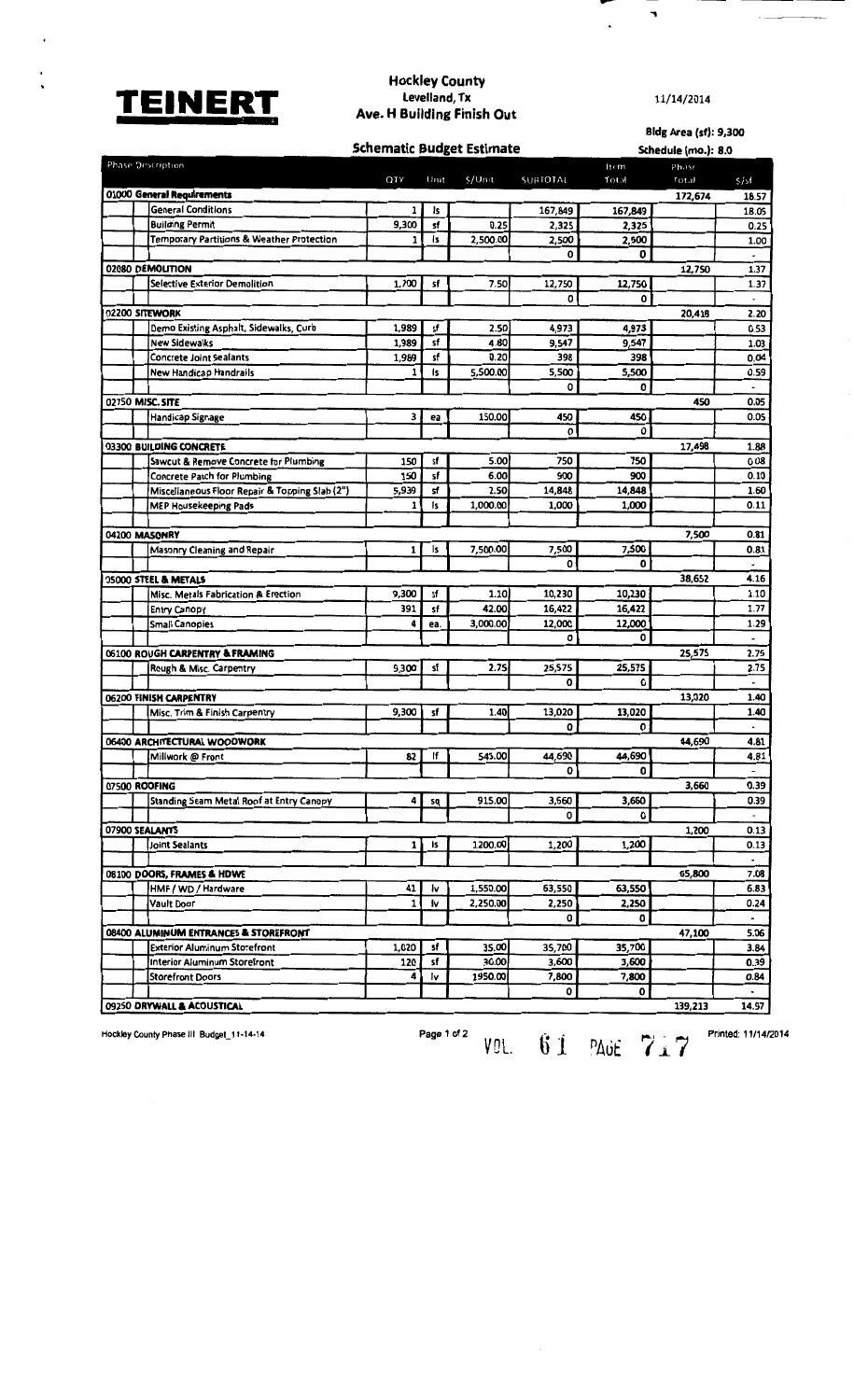| Phase Description                                |            |      |           |           | Item                 | Phase     |                          |
|--------------------------------------------------|------------|------|-----------|-----------|----------------------|-----------|--------------------------|
|                                                  | <b>QTY</b> | Unit | S/Unit    | SUBTOTAL  | 16.10T               | Total     | S/st                     |
| Interior 6" Partitions w/ Double SR & Insulation | 3,200      | sf   | 5.45      | 17,440    | 17,440               |           | 1.88                     |
| Interior 3-5/8 Partitions                        | 19,440     | sf   | 4.60      | 89,424    | 89,424               |           | 9.62                     |
| Gypsum Ceiling Clouds at Entry                   | 773        | sf   | 5.75      | 4,445     | 4,445                |           | 0.48                     |
| <b>Gypsum Ceilings &amp; Furr-Downs</b>          | 780        | sf   | 5.50      | 4,290     | 4,290                |           | 0.46                     |
| <b>Canopy Framing at Exterior</b>                | 391        | sf   | 4.50      | 1,760     | 1,760                |           | 0.19                     |
| 2X2 Acoustical Lay-in Ceiling                    | 9,300      | sf   | 2.35      | 21,855    | 21,855               |           | 2.35                     |
|                                                  |            |      |           |           | 0                    |           | $\overline{\phantom{a}}$ |
| 09300 CERAMIC TILE                               |            |      |           |           |                      | 22,005    | 2.37                     |
| Ceramic Floor Tile @ Restrooms                   | 580        | sf   | 11.00     | 6,380     | 6,380                |           | 0.69                     |
| Ceramic Wall Tile @ Restrooms                    | 1,250      | sf   | 12.50     | 15,625    | 15,625               |           | 1.68                     |
|                                                  |            |      |           | 0         | 0                    |           | $\overline{\phantom{a}}$ |
| 09650 RESILIENT FLOORING & CARPET                |            |      |           |           |                      | 31,930    | 3.43                     |
| Carpet at Lobby & Commons                        | 780        | Sγ   | 33.00     | 25,740    | 25,740               |           | 2.77                     |
| <b>Stair Treads</b>                              | 44         | ea   | 55.00     | 2,420     | 2,420                |           | 0.26                     |
| <b>Sealed Concrete</b>                           | 492        | sf   | 0.50      | 246       | 246                  |           | 0.03                     |
| <b>Resilient Cove Base</b>                       | 2,430      | lf   | 1.45      | 3,524     | 3,524<br>$\mathbf 0$ |           | 0.38                     |
| 09900 PAINTS & COATINGS                          |            |      |           | 0         |                      |           | 3.82                     |
| Tape / Bed / Texture Paint Walls                 | 22.640     | sf   | 1.35      | 30,564    | 30,564               | 35,484    | 3.29                     |
| Tape / Bed / Texture Paint Cigs & Furr Downs     | 780        | sf   | 1.50      | 1,170     | 1,170                |           | 0.13                     |
| Misc. Metals & Other Painting                    | 1          | ls   | 3,750.00  | 3,750     | 3,750                |           | 0.40                     |
|                                                  |            |      |           | 0         | 0                    |           |                          |
| 10000 SPECIALTIES                                |            |      |           |           |                      | 6,720     | 0.72                     |
| Fire Extinguishers & Cabinets                    | 5          | ea   | 450.00    | 2,250     | 2,250                |           | 0.24                     |
| <b>Toilet Accessories</b>                        | 14         | loc  | 250.00    | 3,500     | 3,500                |           | 0.38                     |
| <b>Baby Changing Stations</b>                    | 2          | ea   | 235.00    | 470       | 470                  |           | 0.05                     |
| Interior Signage                                 | 1          | ls   | 500.00    | 500       | 500                  |           | 0.05                     |
|                                                  |            |      |           | 0         | 0                    |           |                          |
| 14200 ELEVATORS                                  |            |      |           |           |                      | 75,000    | 8.06                     |
| Holeless Hydraulic 2-stop Elevator (3,500 lb.)   | 1          | ea   | 75,000.00 | 75,000    | 75,000               |           | $\overline{\phantom{a}}$ |
|                                                  |            |      |           | 0         | o                    |           |                          |
| 15000 MECHANICAL                                 |            |      |           |           |                      | 168,795   | 18.15                    |
| Fire Suppression System (city water)             | 9,300      | sf   | 1.65      | 15,345    | 15,345               |           | 1.65                     |
| <b>Fire Pump</b>                                 | none       |      | none      | none      | none                 |           | $\overline{\phantom{a}}$ |
| Plumbing                                         | 18         | fxt  | 3,200.00  | 57,600    | 57,600               |           | 6.19                     |
| <b>HVAC</b>                                      | 27         | ton  | 3,550.00  | 95,850    | 95,850               |           | 10.31                    |
|                                                  |            |      |           | 0         | 0                    |           | $\bullet$                |
| 16000 ELECTRICAL                                 |            |      |           |           |                      | 172,515   | 18.55                    |
| Power & Lighting                                 | 9,300      | sf   | 17.50     | 162,750   | 162,750              |           | 17.50                    |
| Fire Alarm                                       | 9,300      | sf   | 1.05      | 9,765     | 9,765                |           | 1.05                     |
|                                                  |            |      |           | 0         | 0                    |           |                          |
| <b>SUBTOTAL</b>                                  |            |      |           | 1,122,648 | 1,122,648            | 1,122,648 | 120.71                   |
|                                                  |            |      |           |           |                      |           |                          |
| SUBTOTAL DIRECT COST                             |            |      |           |           | 1,122,648            |           | 120.71                   |
| Labor Burden                                     |            |      |           |           |                      |           |                          |
| Sales Tax                                        |            |      |           |           |                      |           | $\bullet$                |
| <b>Builder's Risk Insurance</b>                  | 0.010%     | 14   |           |           | 1,493                |           | 0.16                     |
| General Liability Insurance                      | 0.660%     |      |           |           | 7,409                |           | 0.80                     |
| <b>ESTIMATE CONTINGENCY</b>                      | 5.00%      |      |           |           | 56,578               |           | 6.08                     |
|                                                  |            |      |           |           |                      |           |                          |
| <b>SUBTOTAL</b>                                  |            |      |           |           | 1,188,128            |           | 127.76                   |
| Fee                                              | 7.00%      |      |           |           | 83,169               |           | 8.94                     |
| Payment & Performance Bond                       |            |      |           |           | 16,213               |           |                          |
|                                                  |            |      |           |           |                      |           |                          |
| TOTAL ESTIMATED CONSTRUCTION COST                |            |      |           |           | 1,287,510            |           | 138.44                   |

VOL. 61 PAGE 718

Hockley County Phase III Budget\_11-14-14

 $\mathcal{L}_{\text{max}}$ 

 $\mathbf{r}$ 

 $\hat{\mathbf{v}}$ 

Page 2 of 2

Printed: 11/14/2014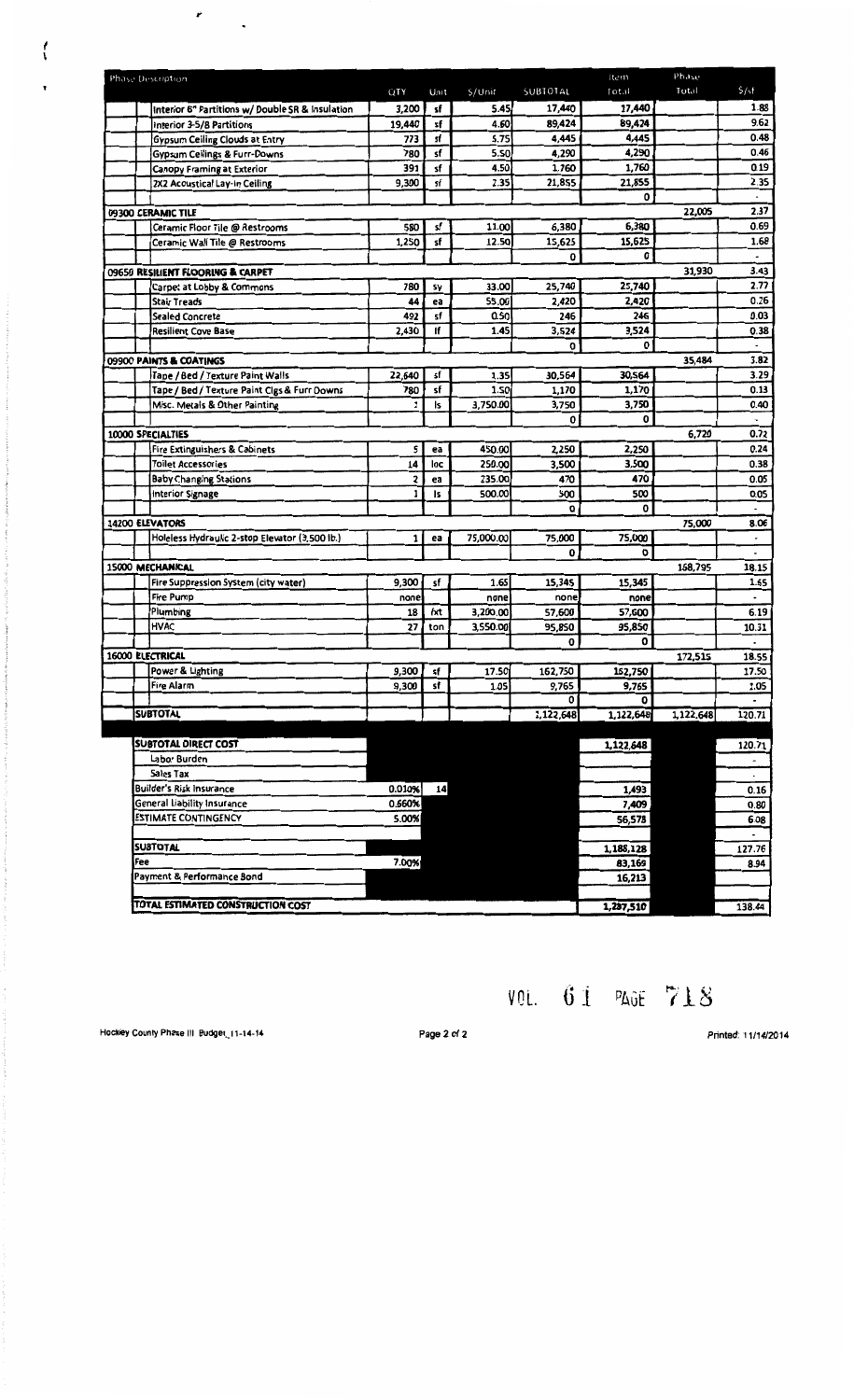Motion by Commissioner Thrash, seconded by Commissioner Carter, 3 Votes Yes, 0 Votes No, that Commissioners' Court award the bid for hauling caliche for road construction on Cactus Drive and S. Barton Lane, as per Bid recorded below.

...

 $\ddot{\phantom{0}}$ 

 $\begin{tabular}{ll} \multicolumn{2}{c} {\textbf{1}} & \multicolumn{2}{c} {\textbf{1}} & \multicolumn{2}{c} {\textbf{1}} \\ \multicolumn{2}{c} {\textbf{1}} & \multicolumn{2}{c} {\textbf{1}} & \multicolumn{2}{c} {\textbf{1}} \\ \multicolumn{2}{c} {\textbf{1}} & \multicolumn{2}{c} {\textbf{1}} & \multicolumn{2}{c} {\textbf{1}} \\ \multicolumn{2}{c} {\textbf{1}} & \multicolumn{2}{c} {\textbf{1}} & \multicolumn{2}{c} {\textbf{1}} \\ \multicolumn{2}{c} {\textbf{1}} & \multicolumn$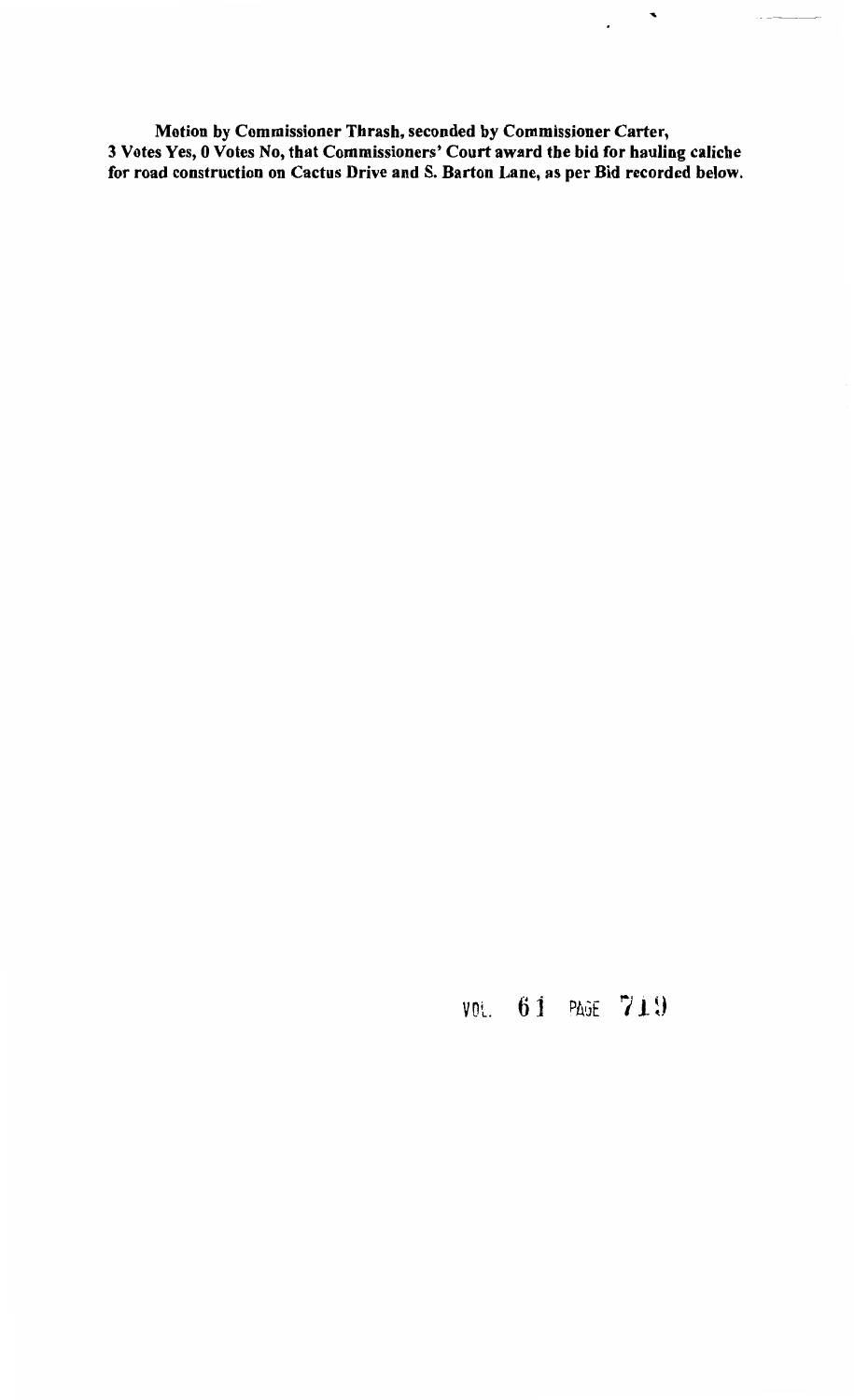### **BID FORM**

 $\mathcal{F}(\mathcal{E})$  .

 $\bar{a}$ 

### HOCKLEY COUNTY, TEXAS

| DATE $11/7/4$                                                                                                                                                                    |  |  |  |  |
|----------------------------------------------------------------------------------------------------------------------------------------------------------------------------------|--|--|--|--|
| DESCRIPTION $P_{\text{R2CIVCT}}$ 1 - 10,000 of HAUL                                                                                                                              |  |  |  |  |
| ITEMS: FREIGHT                                                                                                                                                                   |  |  |  |  |
|                                                                                                                                                                                  |  |  |  |  |
| GROSS BID $\frac{392,736.0}{69.27/\omega}$ (49.27/ $\omega$ bic yard)                                                                                                            |  |  |  |  |
| DISCOUNT (If Any) $3\frac{3}{7}$                                                                                                                                                 |  |  |  |  |
| NET BID F.O.B.<br>HOCKLEY COUNTY, TEXAS \$89,953.92 (\$9.00/cubic yard)                                                                                                          |  |  |  |  |
| EFFECTIVE DATE $11/7/14$                                                                                                                                                         |  |  |  |  |
| I certify that I have read and understand the specifications and that the unit bid<br>meets all specifications unless noted otherwise and technical supporting data<br>provided. |  |  |  |  |
| Variances from specifications (If Any) <u>@ Aust HAVE</u> 2 WEEKS NOTICE<br>@ ASSUMES 18 yDS/LOAD<br>3) BID EXPIRES 1/31/15                                                      |  |  |  |  |
|                                                                                                                                                                                  |  |  |  |  |
| $S_{\text{imatrix}}$ of Authorized Donusontative $\mathcal{D}_{\text{ch}}$ , $\mathcal{D}_{\text{ch}}$                                                                           |  |  |  |  |

| <b>Signature of Authorized Representative</b><br>Malan. |                               |  |  |  |  |
|---------------------------------------------------------|-------------------------------|--|--|--|--|
| Name of Company                                         | TONY'S VILEIELD RERUICES INC. |  |  |  |  |
| <b>DATE</b>                                             | لسمعيه                        |  |  |  |  |
|                                                         | COUNTY JUDGE, HOCKLEY COUNTY  |  |  |  |  |